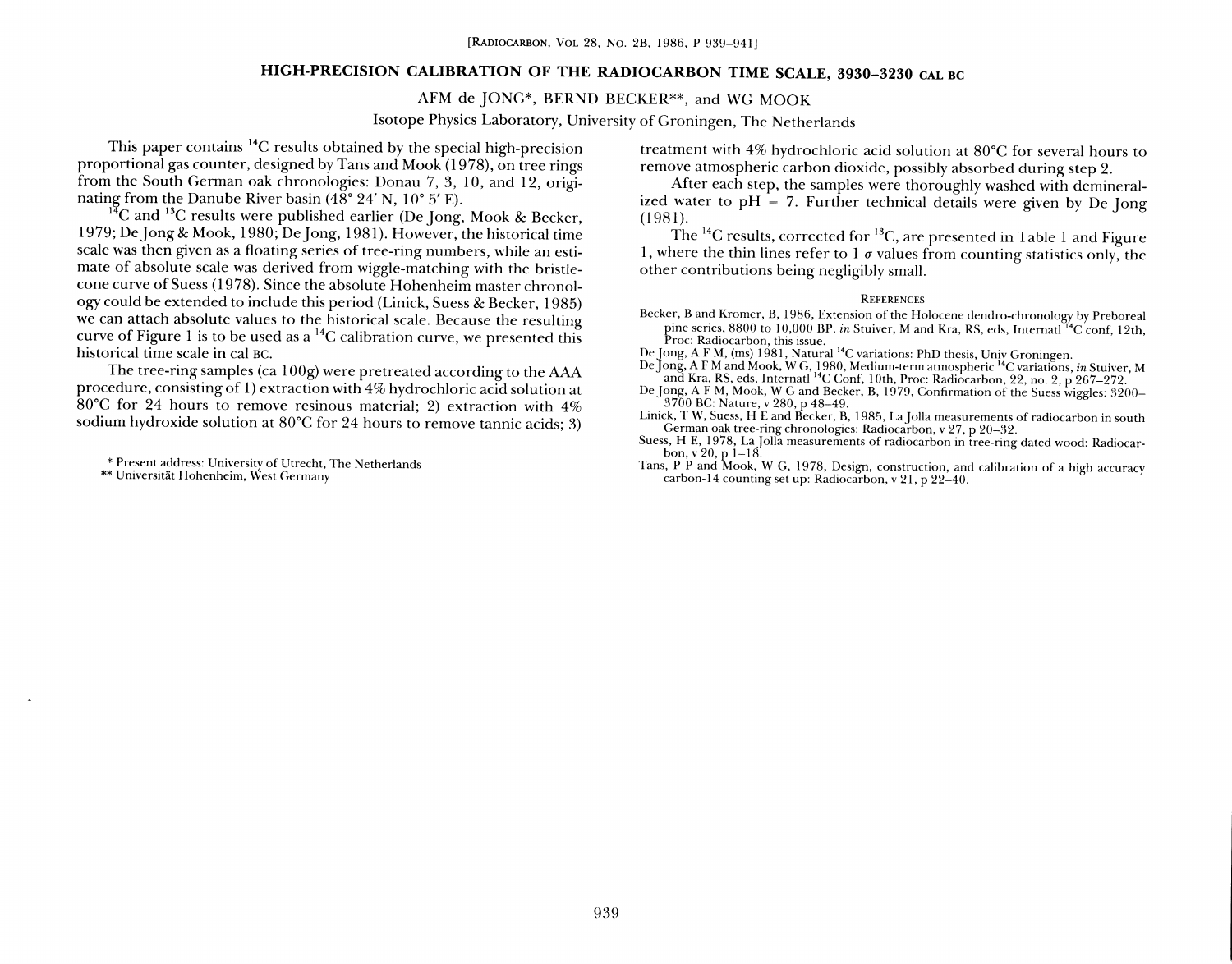

Fig 1. Radiocarbon calibration curve for the period 3930-3230 cal BC. The thin lines refer to 1  $\sigma$  errors from counting statistics.